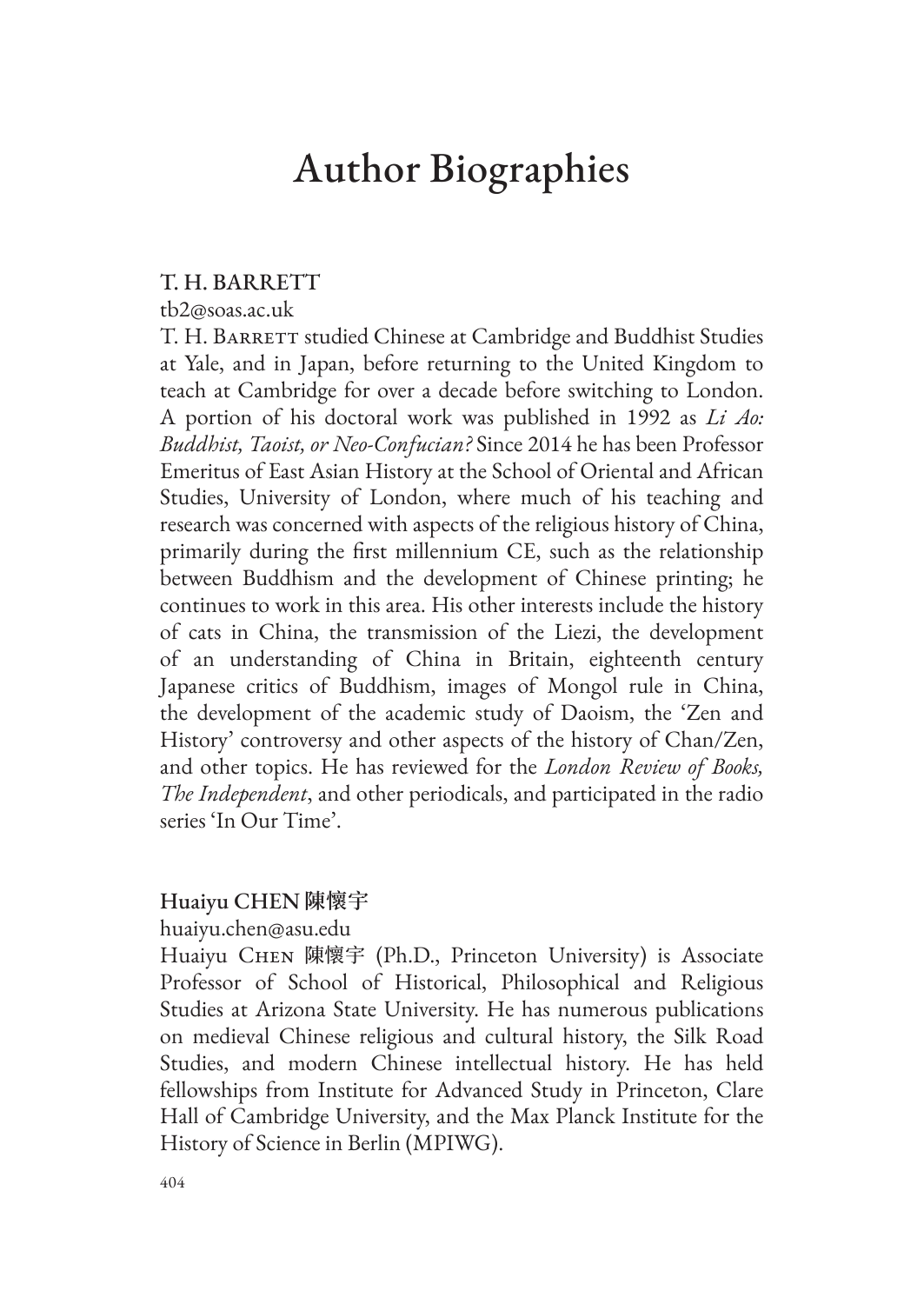## Lang CHEN **陳朗**

langchen@umich.edu

Lang CHEN 陳朗 is a research fellow at the Lieberthal-Rogel Center for Chinese Studies. Before joining the University of Michigan, she was an assistant professor at the Hong Kong Polytechnic University. She received her Ph.D. in religious studies at Yale University and worked as a postdoctoral fellow for the Asia Research Institute at the National University of Singapore. She is working on her book project on Tiantai Buddhism in late imperial China.

# Paul CHRISTENSEN

paul.christensen@sowi.uni-goettingen.de

Paul CHRISTENSEN is a research and teaching staff member at the Institute of Social and Cultural Anthropology in Goettingen, Germany. He completed his dissertation project *Spirits in Cambodia - Existence, Power and Ritual Practice* in 2019. He is currently working on the research project 'Sandscapes in Southeast Asia,' which examines the social consequences of sand mining in Southeast Asia, particularly in the Mekong region.

#### Bernard FAURE

#### bf2159@columbia.edu

Bernard FAURE is, since 2006, the Kao Professor of Japanese Religion in the Departments of Religion and East Asian Languages and Cultures at Columbia University. Before that, he was the George Edwin Burnell Professor of Religious Studies at Stanford University. He received his Ph.D. in Asian Literature from the Institut National des Langues Orientales Vivantes (Paris) in 1984. He specializes in the Chinese and Japanese Buddhist Traditions. He is the author of a number of books in English and French, Including *The Rhetoric of Immediacy*, *Chan Insights and Oversights*, *The Red Thread*, *The Power of Denial*, *Visions of Power*, *Unmasking Buddhism*, and more recently, the first two volumes of a series of works on the gods of medieval Japan, *The Fluid Pantheon* and *Protectors and Predators*,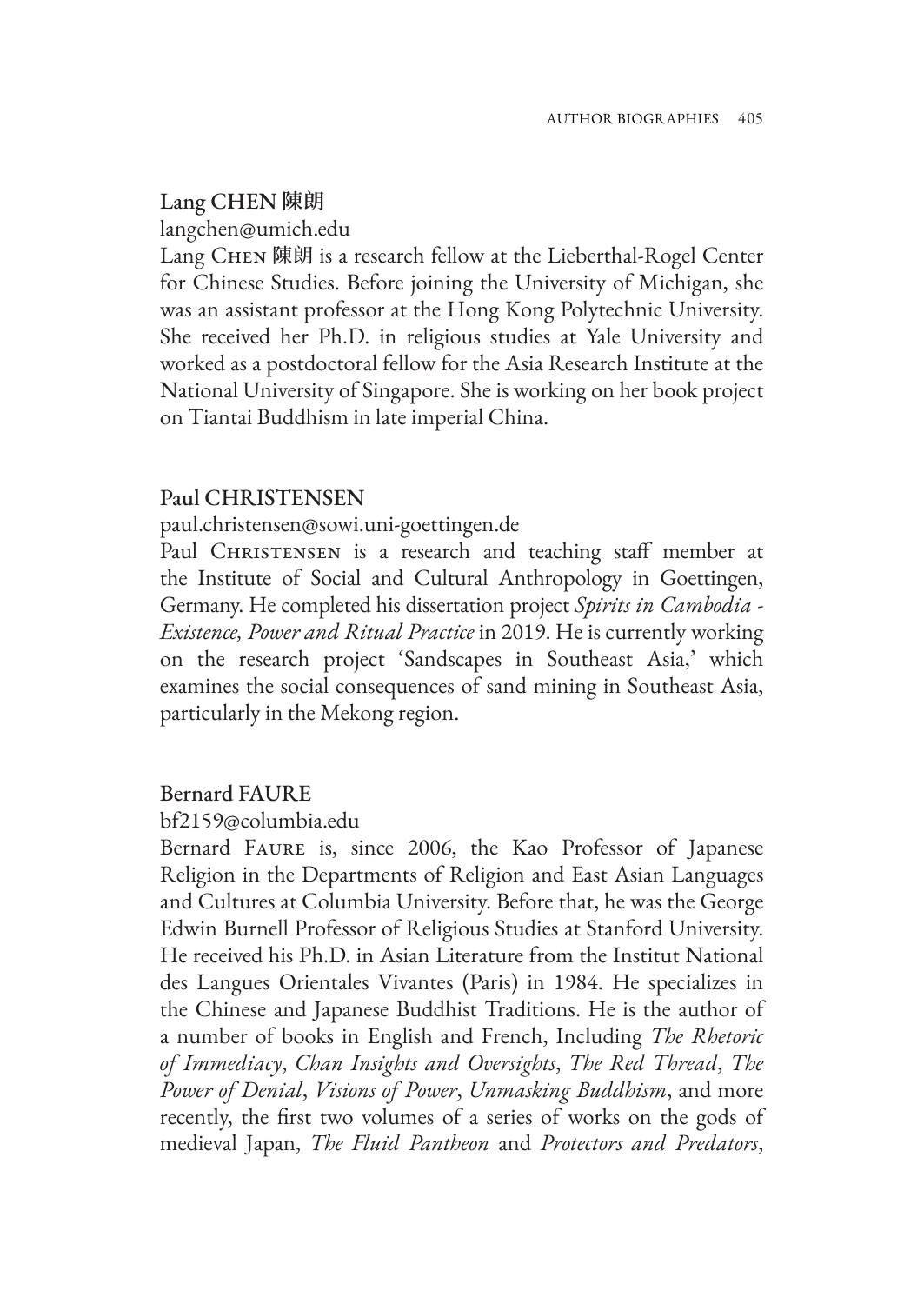both published by the University of Hawai'i Press. He has also recently finished a book in French, *The Thousand and One Lives of the Buddha—From Ancient India to the Modern Western Novels and Science Fiction*.

# Tamami HAMADA **濱田瑞美**

t-hamada@yokohama-art.ac.jp

Tamami Hamada 濱田瑞美, Ph.D., is Associate Professor at Yokohama University of Art and Design 橫浜美術大學 in Japan. She obtained her Ph.D. in 2007 at Waseda University, Faculty of Letters, Arts and Sciences, History of Art. Her research focuses on Buddhist art history in East Asia, particularly in China from the seventh to twelfth centuries. Hamada's monograph, *Chugoku Sekkutsu Bijutsu no Kenkyu* 中国石窟美術の研究 (Study of Buddhist Cave Art in China), (Tokyo: Chuo Koron Bijutsu Shuppan 中央公論美術出版, 2012) examines the sources of Buddhist iconography in wall paintings and sculptures in Buddhist caves and cliff images in areas including Dunhuang, Kizil, Sichuan and Longmen, and explores the meaning of these works in religious cave spaces. It also attempts to provide an explanation for there being a vast number of Buddhist cave temples in China. Hamada has discussed topics such as: Preaching Buddha, Buddha of Traikālya, Buddha commissioned by the Indian King Udayana, Amitābha, Vimalakīrti scene, Bhaiṣajyaguru scene, Esoteric Buddhist art works, Thousand Armed Avalokiteśvara, etc.

# HAO Chunwen **郝春文**

haochunw@cnu.edu.cn

Hao Chunwen 郝春文 is a Yanshan 燕山 Distinguished Professor of the School of History at Capital Normal University, also serving as the head of the university's Institute of Historical Studies. His main areas of research are Dunhuang documents, Buddhism in China, and Chinese history, especially from the third to thirteenth century. In the past few decades, he has published several monographs on various related topics, which include *Zhonggu shiqi sheyi yanjiu* 中古時期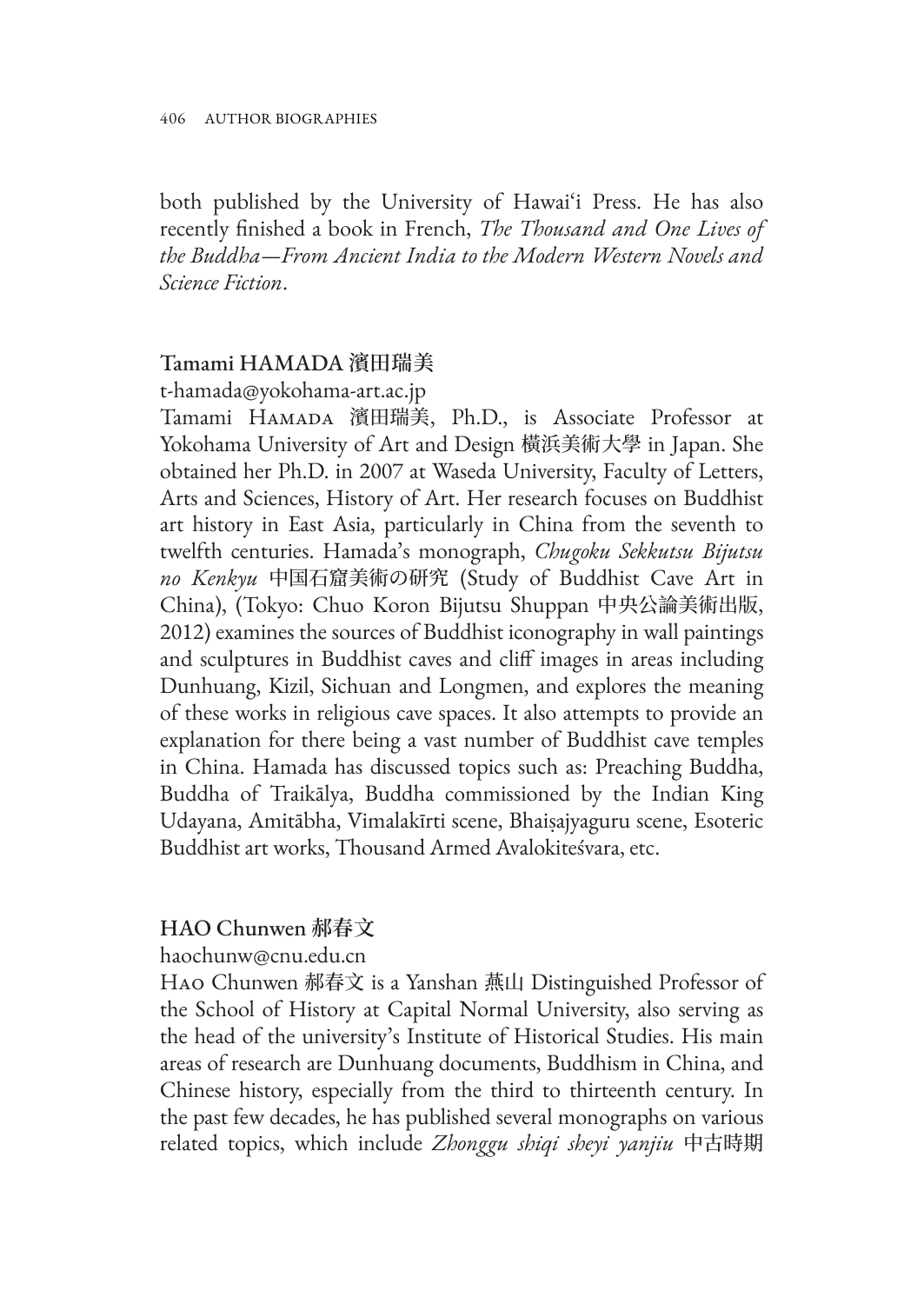社邑研究 [The Study of Confraternities in Medieval China], *Tang houqi Wudai Song chu Dunhuang sengni de shehui shenghuo* 唐後期 五代宋初敦煌僧尼的社會生活 [The Social Life of Buddhist Monks and Nuns in Dunhuang during the Late Tang, Five Dynasties, and the Early Song], *Shishi xiejing: Dunhuang yishu* 石室寫經——敦 煌遺書 [Scriptural Manuscripts in Stone Chambers: Dunhuang Documents], *Dunhuang de lishi he wenhua* 敦煌的歷史和文化 [The History and Culture of Dunhuang] (co-author), and *Dunhuang sheyi wenshu jijiao* 敦煌社邑文書輯校 [A Critical Collection of Documents concerning Confraternities from Dunhuang] (coauthor). In addition, he was the chief editor of Vol. 12–14 in a multivolume collection of Dunhuang manuscripts which are preserved in the United Kingdom and have published a host of articles. His current primary work-in-progress is an investigation of Dunhuang documents kept in the U.K., with the goal of collecting and studying the data related to social history. This is one of the major research projects sponsored by the National Social Science Fund of China. The outcome of this project will be a 30-volume series *Ying cang Dunhuang shehui lishi wenxian shilu* 英藏敦煌社會歷史文獻釋錄 [Annotated Transcription of the Dunhuang Literature concerning Social History Preserved in the U.K.], of which 15 volumes have already been published. He has served in a wide range of institutions. These posts include President of the Institute of Dunhuang and Turfan Studies of China, Chief Editor of *Dunhuang xue guoji lianluo weiyuanhui tongxun* 敦煌學國際聯絡委員會通訊 [Newsletter of International Liaison Committee for Dunhuang Studies], chief editor of *Dunhuang Tulufan yanjiu* 敦煌吐鲁番研究 [Studies on Dunhuang and Turfan], and editorial member of *Zhongguo shi yanjiu* 中國史研 究 [Journal of Chinese Historical Studies].

## Jeffrey KOTYK

jeffrey.kotyk@ubc.ca

Jeffrey KOTYK (Ph.D., Leiden University, 2017) is presently the Sheng Yen Education Foundation Postdoctoral Fellow in Chinese Buddhism at the Department of Asian Studies at the University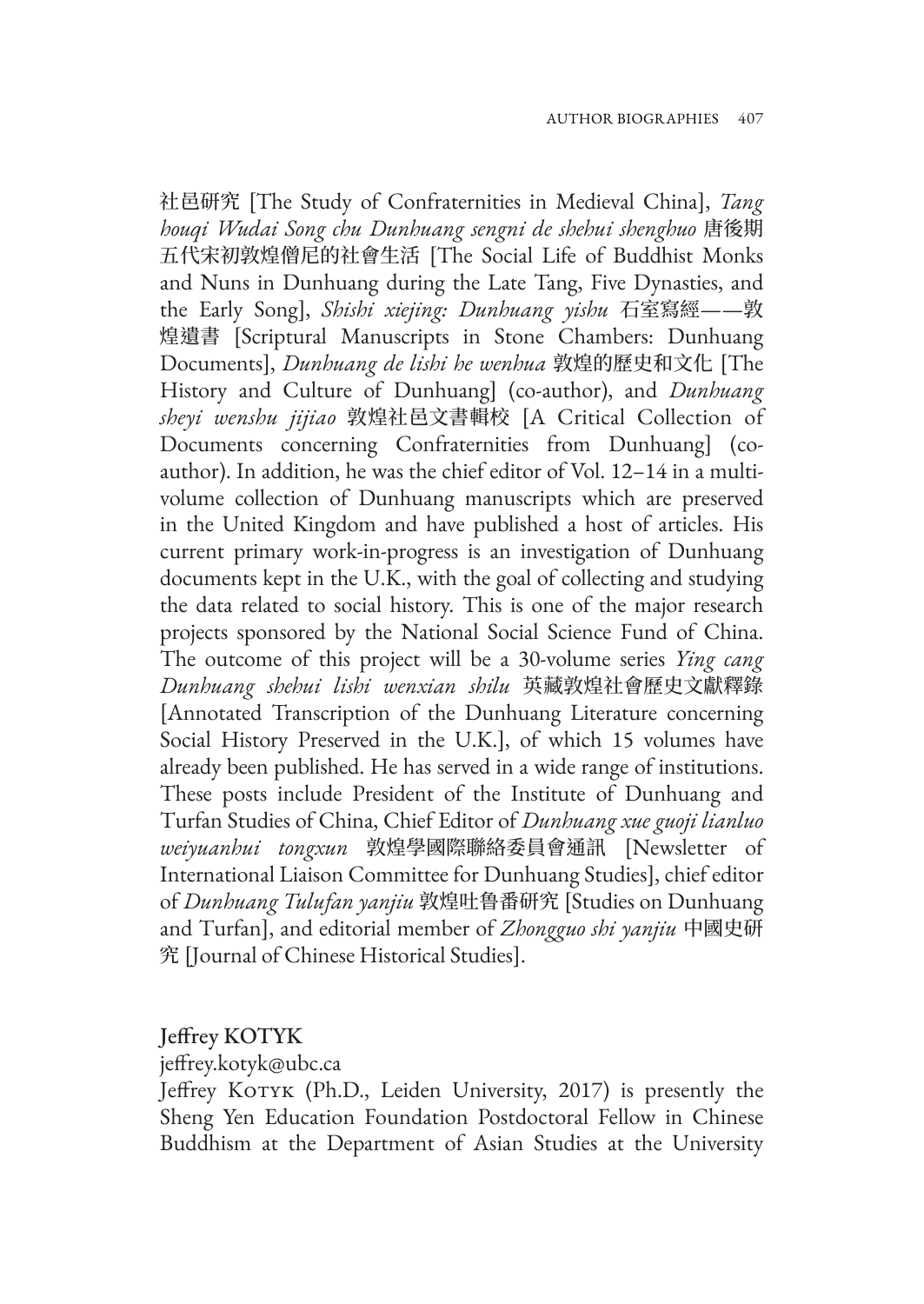of British Columbia in Vancouver, BC, Canada. His diverse publications cover a variety of topics, including transcultural Buddhist history, the history of astronomy in China, material culture in medieval East Asia, and Sino-Japanese Buddhist relations. He has publications in journals such as *T'oung Pao*, *Asia Major* and *Studies in Chinese Religions*.

# Pei-ying LIN **林佩瑩**

bibo825@gmail.com

Pei-ying Lin 林佩瑩 is currently an Assistant Professor at Chengchi University. Her research interests are Chan Buddhism, ordination rituals, Bodhisattva precepts, and Buddhist discourse on cultural identity. She studied at Taiwan University (B.A. in Political Science, 2002), University of Cambridge (M.Phil., 2006), and the School of Oriental and African Studies, University of London (Ph.D., 2012). Her doctoral thesis brought together a wide range of documents from ninth-century China, Japan and Korea, and cross-culturally examined the relationship between patriarchal lineages versus textual transmission at the early stage of the history of Chan Buddhism. Before joining Chengchi University, she taught at Fu Jen University, and worked as a postdoctoral researcher at several institutions including UC Berkeley, University of Oxford, Hebrew University of Jerusalem, and Tel Aviv University.

# D. Max MOERMAN

dmoerman@barnard.edu

D. Max Moerman is Professor in the Department of Asian and Middle Eastern Cultures at Barnard College, Columbia University and Co-Chair of the Columbia University Seminar in Buddhist Studies. His research interests lie in the visual and material culture of premodern Japanese Buddhism. Moerman's publications have examined such topics as the representation of pilgrimage landscapes in painting, literature, and ritual; the burial of sutras and Buddhist images; the death of the Buddha in medieval painting and the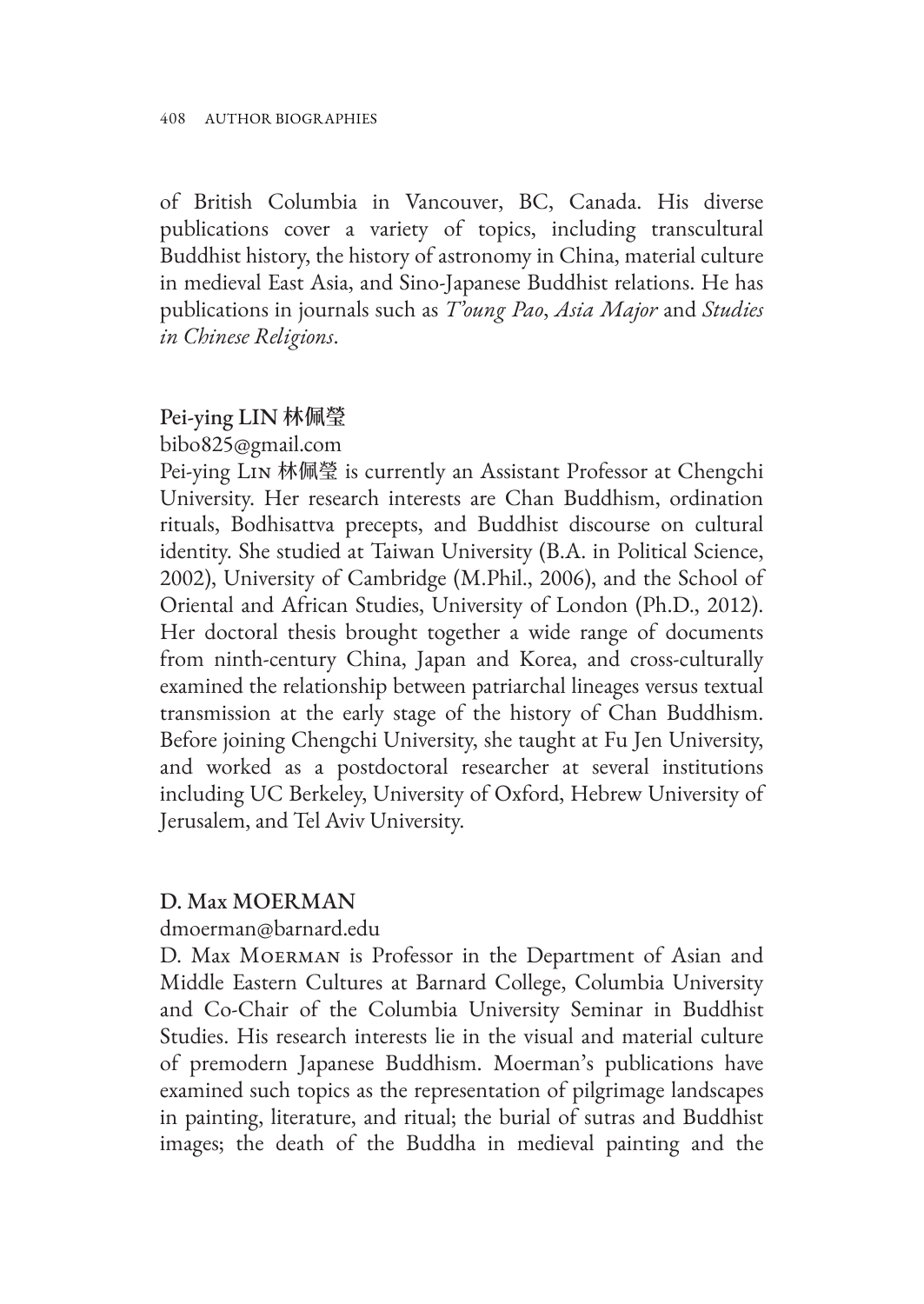print culture of the Edo period; islands of women in the history of Japanese maps; narrative and iconographic traditions of lepers and hot springs; Buddhist cartography and cosmography; and religious oaths inscribed on Japanese talismans. He is the author of *Localizing Paradise: Kumano Pilgrimage and the Religious Culture of Premodern Japan* (Harvard University Asia Center, 2005) and *The Japanese Buddhist World Map: Religious Vision and the Cartographic Imagination* (University of Hawai'i Press, forthcoming). Moerman received his Ph.D. from Stanford University in 1999.

#### OCHIAI Toshinori **落合俊典**

ochiai\_icabs2323@hotmail.com

OCHIAI Toshinori 落合俊典 is a professor at (and a former president of) the International College for Postgraduate Buddhist Studies in Tokyo, Japan. He received his Ph.D. from Bukkyō University 佛教大 學. He is primarily interested in East Asian Buddhism, in particular research on Buddhist sutras. His present work involves research on topics such as Japanese manuscripts, the *Heart Sutra* in the Tang dynasty, and the Dunhuang manuscripts of the former collection of LI Shengduo 李盛鐸 (1859–1937). His major monograph is a compilation of materials on the manuscripts of Nanatsu-dera 七寺, published between 1994–2000.

#### Barend TER HAAR

barend.ter.haar@uni-hamburg.de

Barend TER HAAR teaches Chinese studies at the University of Hamburg, with a strong focus on cultural and religious history. Although first of all a social and cultural historian, the religious dimension is so central to Chinese traditional life that much of his research up to now has dealt with religious phenomena. In addition, he has worked extensively on issues of ethnic identity, violence and fear, and social organization. An important concern of his is to demonstrate that traditional culture and cultural patterns are still relevant today, as becomes visible for instance in the case of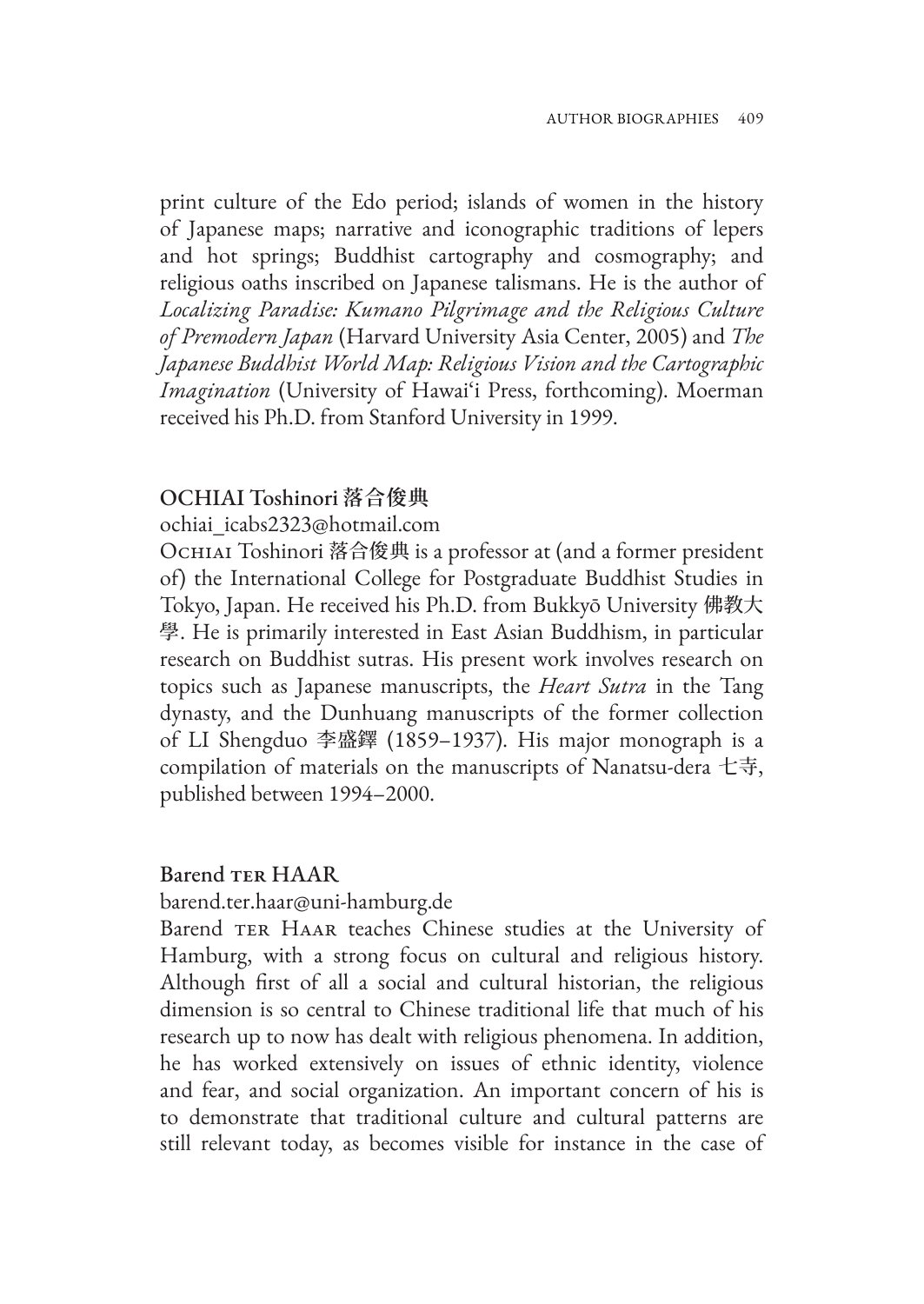the Falun Gong or the ongoing role of exorcist violence in political contexts throughout the twentieth century. Amongst other things, he published a book on a lay Buddhist group called the Non-Action Teachings (late sixteenth century to the present), which came out in 2014 with Hawai'i University Press as *Practicing Scripture: A Lay Buddhist Movement in Late Imperial China*. More recently he published *Guan Yu: The Religious Afterlife of a Failed Hero* in 2017 with Oxford University Press, and *Religious Culture and Violence in Traditional China* in 2019 with Cambridge University Press. He has just finished a monograph on Chinese fears and accusations of witches and witchcraft.

# YAMAGUCHI Hiroe **山口弘江**

# hymgch@komazawa-u.ac.jp

Yamaguchi Hiroe 山口弘江 is an Associate Professor at Komazawa University (Japan) with research interests in Chinese and Tiantai Buddhism. Her main monograph is the Tiantai Commentaries on the *Vimalakīrti-nirdeśa-sūtra* (2017). She received a B.A. in Indian Philosophy from Department of Letters, Tōyō University (1997) and studied at International College for Postgraduate Buddhist Studies (1998–2003), and received a Ph.D. in Buddhist Studies at Komazawa University (2006) with the dissertation *Research on the Commentaries on the* Vimalakīrti-nirdeśa-sūtra *in Tiantai*. She has also studied at Renmin University of China as a state-funded foreign exchange student (Senior scholar) and worked at Geumgang Center for Buddhist Studies (Korea) as a HK Professor, connected to the research project dealing with Dilun-zong literature from Dunhuang. In addition to teaching, she is also the Secretary of the Nippon Buddhist Education Research Association.

# ZHAN Ru **湛如**

zhanru@pku.edu.cn

Zhan Ru 湛如 is a Professor in Peking University's School of Foreign Languages. Additionally, he is a vice president of the Buddhist